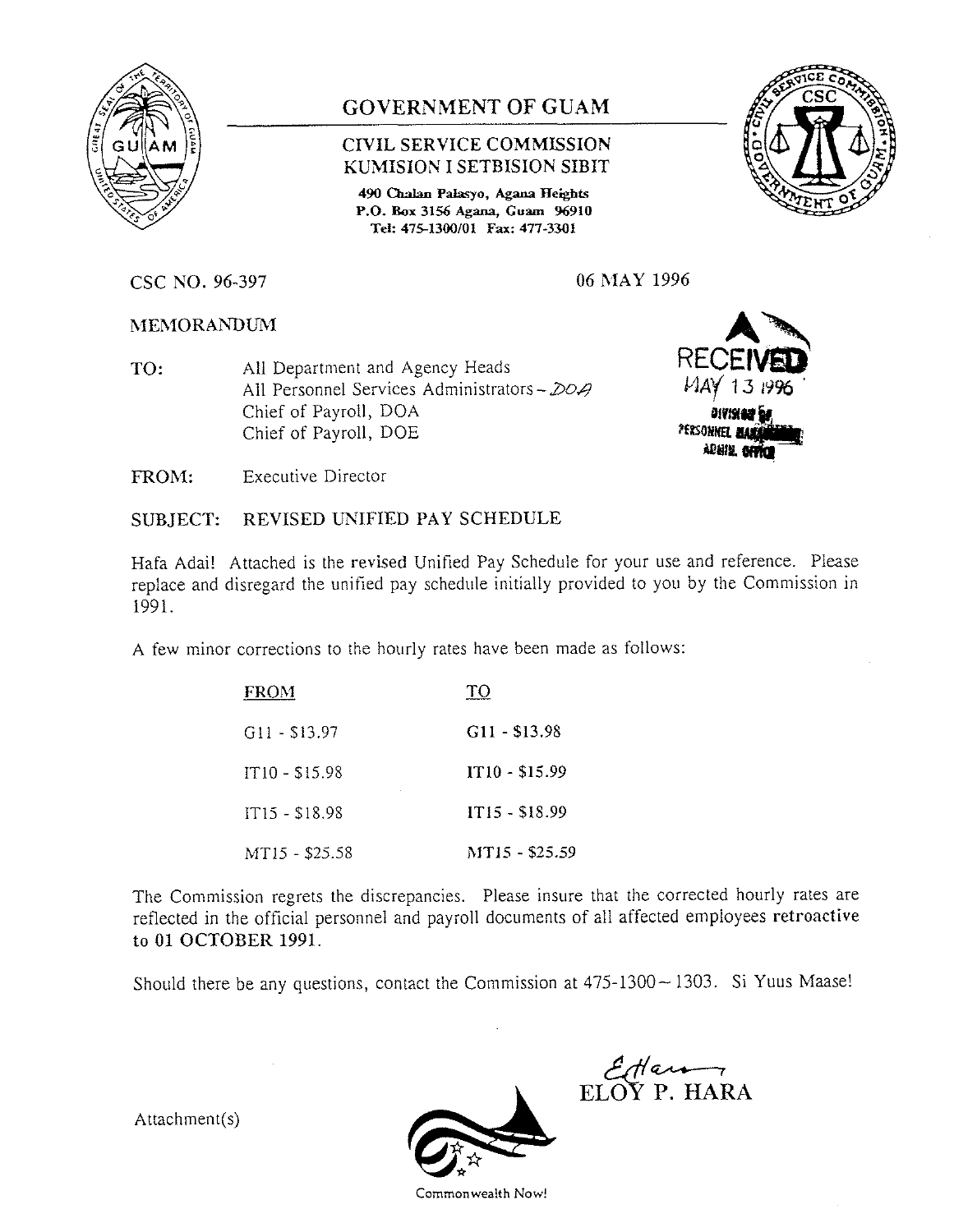| PAY<br><b>GRADE</b>    | STEP 1<br>STEP 11 | STEP <sub>2</sub><br>STEP 12 | STEP <sub>3</sub><br>STEP 13 | STEP 4<br><b>STEP 14</b> | STEP 5<br>STEP 15 | STEP 6<br><b>STEP 16</b> | STEP <sub>7</sub><br>STEP 17 | STEP 8<br>STEP 18 | STEP 9<br>STEP 19 | <b>STEP 10</b><br>STEP 20 |
|------------------------|-------------------|------------------------------|------------------------------|--------------------------|-------------------|--------------------------|------------------------------|-------------------|-------------------|---------------------------|
| $\mathbf{A}$<br>/Annum | \$13,990          | \$14,865                     | \$15,739                     | \$16,614                 | \$17,488          | \$18,188                 | \$18,887                     | \$19,587          | \$20,286          | \$20,986                  |
| /2080 hrs              | \$6.73            | \$7.15                       | \$7.57                       | \$7.99                   | \$8.41            | \$8.74                   | \$9.08                       | \$9.42            | \$9.75            | \$10.09                   |
| Steps<br>11-20         | \$21,721          | \$22,481                     | \$23,268                     | \$24,082                 | 524,925           | \$25,797                 | \$26,700                     | \$27,635          | \$28,602          | \$29,603                  |
| $/2080$ hrs            | \$10.44           | \$10.81                      | \$11.19                      | \$11.58                  | \$11.98           | \$12.40                  | \$12.84                      | \$13.29           | \$13.75           | \$14.23                   |
| $\mathbf{B}$<br>/Annum | \$14,534          | \$15,443                     | \$16,351                     | \$17,260                 | \$18,168          | \$18,895                 | \$19,621                     | \$20,348          | \$21,075          | \$21,802                  |
| /2080 hrs              | \$6.99            | \$7.42                       | \$7.86                       | \$8.30                   | \$8.73            | \$9.08                   | \$9.43                       | \$9.78            | \$10.13           | \$10.48                   |
| Steps<br>$11 - 20$     | \$22,565          | \$23,355                     | \$24,172                     | \$25,018                 | \$25,894          | \$26,800                 | \$27,738                     | \$28,709          | \$29,714          | \$30,754                  |
| /2080 hrs              | \$10.85           | \$11.23                      | \$11.62                      | \$12.03                  | \$12.45           | \$12.88                  | \$13.34                      | \$13.80           | \$14.29           | \$14.79                   |
| $\mathbf C$<br>/Amnum  | \$15,133          | \$16,079                     | \$17,024                     | \$17,970                 | \$18,916          | \$19,673                 | \$20,429                     | \$21,186          | \$21,943          | \$22,699                  |
| $/2080$ hrs            | \$7.28            | \$7.73                       | \$8.18                       | \$8.64                   | \$9.09            | \$9.46                   | \$9.82                       | \$10.19           | \$10.55           | \$10.91                   |
| Steps<br>11-20         | \$23,493          | \$24,316                     | \$25,167                     | \$26,048                 | \$26,959          | \$27,903                 | \$28,879                     | \$29,890          | \$30,936          | \$32,019                  |
| $/2080$ $\text{hrs}$   | \$11.29           | \$11.69                      | \$12.10                      | \$12.52                  | \$12.96           | \$13.41                  | \$13.88                      | \$14.37           | \$14.87           | \$15.39                   |
| $\mathbf{D}$<br>/Annum | \$15,840          | \$16,830                     | \$17,820                     | \$18,810                 | \$19,800          | \$20,592                 | \$21,384                     | \$22,176          | \$22,968          | \$23,760                  |
| /2080 hrs              | \$7.62            | \$8.09                       | \$8.57                       | \$9.04                   | \$9.52            | \$9.90                   | \$10.28                      | \$10.66           | \$11.04           | \$11.42                   |
| Steps<br>$11 - 20$     | \$24,592          | \$25,452                     | \$26,343                     | \$27,265                 | \$28,219          | \$29,207                 | \$30,229                     | \$31,287          | \$32,382          | \$33,516                  |
| $/2080$ $\text{hrs}$   | \$11.82           | \$12.24                      | \$12.66                      | \$13.11                  | \$13.57           | \$14.04                  | \$14.53                      | \$15.04           | \$15.57           | \$16.11                   |
| $\mathbf E$<br>/Ammun  | \$16,656          | \$17,697                     | \$18,738                     | \$19,779                 | \$20,820          | \$21.653                 | \$22,486                     | \$23,318          | \$24,151          | \$24.984                  |
| /2080 hrs              | \$8.01            | \$8.51                       | \$9.01                       | \$9.51                   | \$10.01           | \$10.41                  | \$10.81                      | \$11.21           | \$11.61           | \$12.01                   |
| Steps:<br>11-20        | \$25,858          | \$26,763                     | \$27,700                     | \$28,670                 | \$29,673          | \$30,712                 | \$31,787                     | \$32,899          | \$34,051          | \$35,242                  |
| /2080 hrs              | \$12.43           | \$12.87                      | \$13.32                      | \$13.78                  | \$14.27           | \$14.77                  | \$15.28                      | \$15.82           | \$16.37           | \$16.94                   |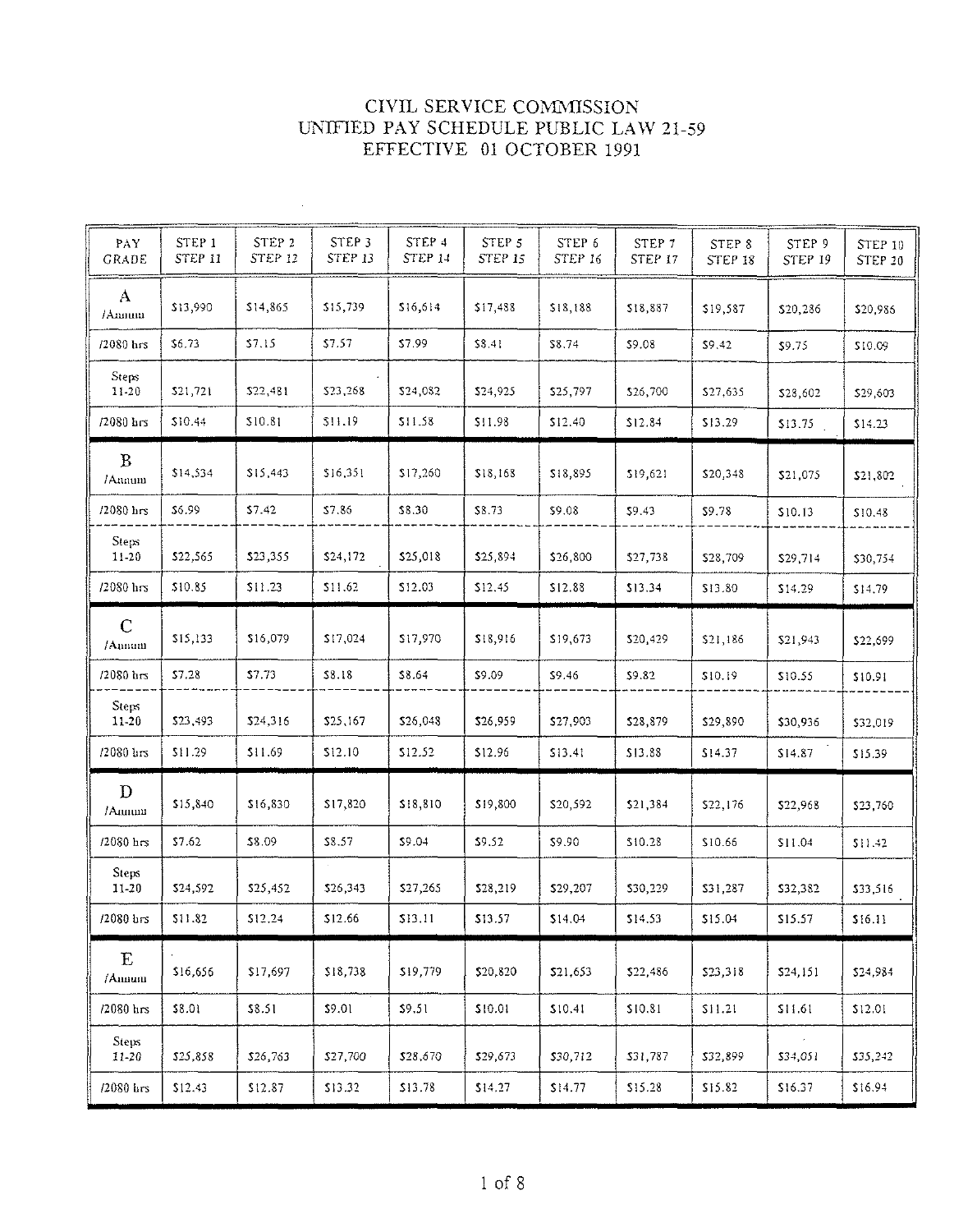| PAY<br>GRADE          | STEP 1<br><b>STEP 11</b> | STEP <sub>2</sub><br><b>STEP 12</b> | STEP 3<br>STEP 13 | STEP 4<br>STEP 14 | STEP 5<br>STEP 15 | STEP 6<br><b>STEP 16</b> | STEP <sub>7</sub><br>STEP 17 | STEP <sub>8</sub><br>STEP 18 | STEP 9<br><b>STEP 19</b> | STEP 10<br>STEP 20 |
|-----------------------|--------------------------|-------------------------------------|-------------------|-------------------|-------------------|--------------------------|------------------------------|------------------------------|--------------------------|--------------------|
| $\mathbf F$<br>/Annum | \$17,635                 | \$18,737                            | \$19,840          | \$20,942          | \$22,044          | 522,926                  | \$23,808                     | \$24,689                     | \$25,571                 | \$26,453           |
| /2080 hrs             | \$8.48                   | \$9.01                              | \$9.54            | \$10.07           | \$10.60           | 311.02                   | \$11.45                      | \$11.87                      | \$12.29                  | \$12.72            |
| Steps<br>11-20        | \$27,379                 | \$28,337                            | \$29,329          | \$30,355          | \$31,418          | \$32,517                 | \$33,656                     | \$34,834                     | \$36,053                 | \$37,315           |
| $/2080$ $\text{hrs}$  | \$13.16                  | \$13.62                             | \$14.10           | \$14.59           | \$15.10           | \$15.63                  | \$16.18                      | \$16.75                      | \$17.33                  | \$17.94            |
| G<br>/Annum           | \$18,723                 | \$19,893                            | \$21,064          | \$22,234          | \$23,404          | \$24,340                 | \$25,276                     | \$26,212                     | \$27,149                 | \$28,085           |
| /2080 hrs             | \$9.00                   | 39.56                               | \$10.13           | \$10.69           | \$11.25           | \$11.70                  | \$12.15                      | \$12.60                      | \$13.05                  | \$13.50            |
| Steps<br>11-20        | \$29,068                 | \$30,085                            | \$31,138          | \$32,228          | \$33,356          | \$34,524                 | \$35,732                     | \$36,983                     | \$38,277                 | \$39,617           |
| /2080 hrs             | \$13.98                  | \$14.46                             | \$14.97           | \$15.49           | \$16.04           | \$16.60                  | \$1718                       | \$17.78                      | \$18.40                  | \$19.05            |
| H<br>/Ammm            | \$19,974                 | \$21,223                            | \$22,471          | \$23,720          | \$24,968          | \$25,967                 | \$26.965                     | \$27,964                     | \$28,963                 | \$29,962           |
| $/2080$ brs           | \$9,60                   | \$10,20                             | \$10.80           | \$11.40           | \$12.00           | 512.48                   | \$12.96                      | \$13.44                      | \$13.92                  | \$14.40            |
| /1680 hrs             | \$11.89                  | \$12.63                             | \$13.38           | 514.12            | \$14.86           | \$15.46                  | \$16.05                      | \$16.65                      | \$17.24                  | 517.83             |
| Steps<br>11-20        | \$31,011                 | \$32,096                            | \$33,219          | \$34,382          | \$35,585          | \$36,831                 | \$38,120                     | \$39,454                     | \$40,835                 | \$42,264           |
| /2080 hrs             | \$14.91                  | \$15.43                             | \$15.97           | \$16.53           | \$17.11           | \$17.71                  | \$18.33                      | \$18.97                      | \$19.63                  | \$20.32            |
| /1680 hrs             | \$18.46                  | \$19.10                             | \$19.77           | \$20.47           | \$21.18           | \$21.92                  | \$22.69                      | \$23.48                      | \$24.31                  | \$25.16            |
| HT<br>/Annun          | \$20,682                 | \$21,975                            | \$23,267          | \$24,560          | \$25,852          | \$26,886                 | \$27.920                     | \$28,954                     | \$29,989                 | \$31,023           |
| /2080 hrs             | \$9.94                   | \$10.56                             | \$11.19           | \$11.81           | \$12.43           | \$12.93                  | \$13.42                      | \$13.92                      | 514.42                   | \$14.91            |
| $/1680$ hrs           | \$12.31                  | \$13.08                             | \$13.85           | \$14.62           | \$15.39           | \$16.00                  | \$16.62                      | \$17.23                      | \$17.85                  | \$18.47            |
| Steps<br>11-20        | \$32,108                 | \$33,232                            | \$34,395          | \$35,599          | \$36,845          | \$38,135                 | \$39,469                     | \$40,851                     | \$42,280                 | \$43,760           |
| /2080 hrs             | \$15.44                  | \$15.98                             | \$16.54           | \$17.11           | \$17.71           | \$18.33                  | \$18.98                      | \$19.64                      | \$20.33                  | \$21.04            |
| /1680 hrs             | \$19.11                  | \$19.78                             | \$20.47           | \$21.19           | \$21.93           | \$22.70                  | \$23.49                      | \$24.32                      | \$25.17                  | \$26.05            |
| $\mathbf I$<br>/Annum | \$21,389                 | \$22,726                            | \$24,062          | \$25,399          | \$26,736          | \$27,805                 | \$28,875                     | \$29,944                     | \$31,014                 | \$32,083           |
| /2080 hrs             | \$10.28                  | \$10.93                             | \$11.57           | \$12.21           | \$12.85           | \$13.37                  | \$13.88                      | \$14.40                      | \$14.91                  | \$15.42            |
| $/1680$ lirs          | \$12.73                  | \$13.53                             | \$14.32           | \$15.12           | \$15.91           | \$16.55                  | \$17.19                      | \$17.82                      | \$18.46                  | \$19.10            |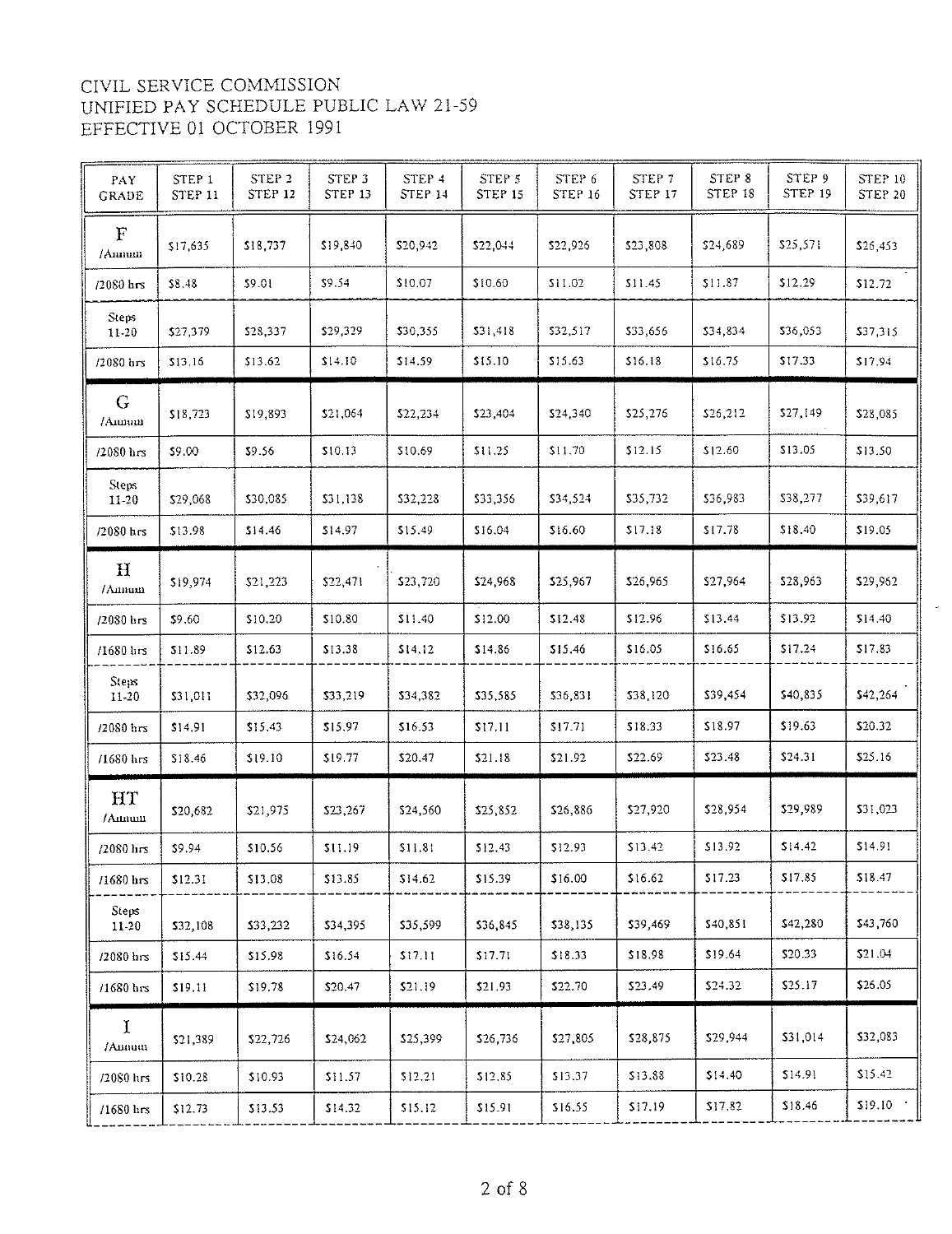| PAY<br>GRADE              | STEP 1<br><b>STEP 11</b> | STEP <sub>2</sub><br><b>STEP 12</b> | STEP <sub>3</sub><br>STEP 13 | STEP 4<br>STEP 14 | STEP 5<br>STEP 15 | STEP 6<br><b>STEP 16</b> | STEP 7<br><b>STEP 17</b> | STEP 8<br>STEP 18 | STEP 9<br>STEP 19 | STEP 10<br>STEP 20 |
|---------------------------|--------------------------|-------------------------------------|------------------------------|-------------------|-------------------|--------------------------|--------------------------|-------------------|-------------------|--------------------|
| Steps:<br>$11 - 20$       | \$33,206                 | \$34,368                            | \$35,571                     | \$36,816          | \$38,105          | \$39,438                 | \$40,819                 | \$42,247          | \$43,726          | \$45,256           |
| $/2080$ hrs               | \$15.96                  | \$16.52                             | \$17.10                      | \$17.70           | \$18.32           | \$18.96                  | \$19.62                  | \$20.31           | \$21.02           | \$21.76            |
| /1680 hrs                 | \$19.77                  | \$20.46                             | \$21.17                      | \$21.91           | \$22.68           | \$23.48                  | \$24.30                  | \$25.15           | \$26.03           | \$26.94            |
| IT<br>/Annum              | \$22,166                 | \$23,551                            | \$24,936                     | \$26,322          | \$27,707          | \$28,815                 | \$29,924                 | \$31,032          | \$32,140          | \$33,249           |
| $/2080$ hrs               | \$10.66                  | 511.32                              | \$11.99                      | \$12.65           | \$13.32           | \$13.85                  | \$14.39                  | \$14.92           | \$15.45           | \$15.99            |
| /1680 hrs                 | \$13.19                  | \$14.02                             | \$14.84                      | \$15.67           | \$16.49           | 517.15                   | \$17.81                  | \$18.47           | \$19.13           | \$19.79            |
| Steps<br>$11 - 20$        | \$34,412                 | \$35,617                            | \$36,863                     | \$38,153          | \$39,489          | \$40,871                 | \$42,301                 | \$43,782          | \$45,314          | \$46,900           |
| /2080 hrs                 | \$16.54                  | \$17.12                             | \$17.72                      | \$18.34           | \$18.99           | \$19.65                  | \$20.34                  | \$21.05           | \$21.79           | \$22.55            |
| $/1680$ lirs              | \$20.48                  | \$21,20                             | \$21.94                      | \$22.71           | \$23.51           | \$24,33                  | \$25.18                  | \$26.06           | \$26.97           | \$27.92            |
| $\mathbf{J}$<br>/Annum    | \$22,942                 | \$24,376                            | \$25,810                     | \$27,244          | \$28,678          | \$29,825                 | \$30.972                 | \$32,119          | \$33,266          | \$34,414           |
| $/2080$ hrs               | \$11.03                  | \$11.72                             | \$12.41                      | \$13.10           | \$13.79           | \$14.34                  | \$14.89                  | 515.44            | \$15.99           | \$16.55            |
| $/1680$ brs               | \$13.66                  | \$14.51                             | \$15.36                      | \$16.22           | \$17.07           | \$17,75                  | \$18.44                  | \$19.12           | \$19.80           | \$20.48            |
| <b>Steps</b><br>$11 - 20$ | \$35,618                 | \$36,865                            | \$38,155                     | \$39,491          | \$40,873          | \$42,304                 | \$43,784                 | \$45,317          | \$46,903          | \$48,544           |
| /2080 hrs                 | \$17.12                  | \$17.72                             | \$18.34                      | \$18.99           | \$19.65           | \$20.34                  | \$21.05                  | \$21.79           | \$22.55           | \$23.34            |
| $/1680$ lirs              | \$21.20                  | \$21.94                             | \$22.71                      | \$23.51           | \$24.33           | \$25.18                  | \$26.06                  | \$26.97           | \$27.92           | \$28.90            |
| K<br>/Annum               | \$24,656                 | \$26,197                            | \$27,738                     | \$29,279          | \$30,820          | \$32,053                 | \$33,286                 | \$34,518          | \$35,751          | \$36,984           |
| /2080 hrs                 | \$11.85                  | \$12.59                             | \$13.34                      | \$14.08           | \$14.82           | 515.41                   | \$16.00                  | \$16.60           | \$17.19           | \$17.78            |
| $/1680$ $\text{hrs}$      | \$14.68                  | \$15.59                             | \$16.51                      | \$17.43           | \$18.35           | \$19.08                  | \$19.81                  | \$20.55           | \$21.28           | \$22,01            |
| Steps<br>$11-20$          | \$38,278                 | \$39,618                            | \$41,005                     | \$42,440          | \$43,925          | \$45,463                 | \$47,054                 | \$48,701          | \$50,405          | \$52,170           |
| /2080 hrs                 | \$18.40                  | \$19.05                             | 519.71                       | \$20,40           | \$21.12           | \$21.86                  | \$22.62                  | \$23.41           | \$24.23           | \$25.08            |
| $/1680$ hrs               | \$22.78                  | 523.58                              | 524.41                       | \$25.26           | \$26.15           | \$27.06                  | \$28.01                  | \$28.99           | \$30.00           | \$31.05            |
| L<br>/Anmin               | \$26,520                 | \$28,178                            | \$29,835                     | \$31,493          | \$33,150          | \$34,476                 | \$35,802                 | \$37,128          | \$38,454          | \$39,780           |
| /2080 hrs                 | \$12.75                  | \$13.55                             | \$14.34                      | \$15.14           | \$15.94           | \$16.58                  | \$17.21                  | \$17.85           | \$18.49           | \$19.13            |
| /1680 hrs                 | \$15.79                  | \$16.77                             | \$17.76                      | \$18.75           | \$19.73           | \$20.52                  | \$21.31                  | \$22.10           | \$22.89           | \$23.68            |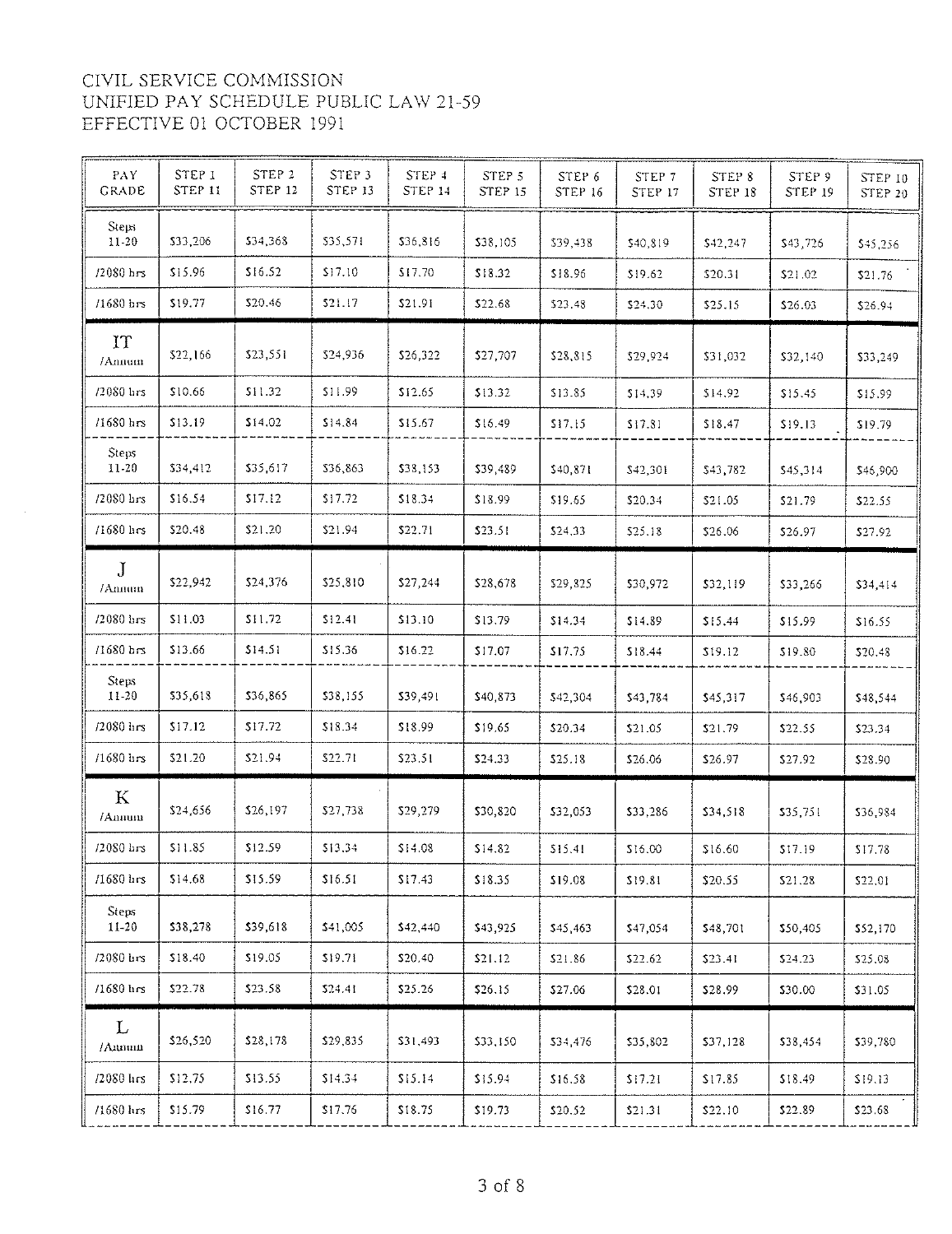| PAY.<br>GRADE           | STEP 1<br><b>STEP 11</b> | STEP 2<br>STEP 12 | STEP 3<br>STEP 13 | STEP 4<br><b>STEP 14</b> | STEP <sub>5</sub><br>STEP 15 | STEP 6<br><b>STEP 16</b> | STEP 7<br>STEP 17 | STEP 8<br>STEP 18 | STEP 9<br>STEP 19 | STEP 10<br>STEP 20 |
|-------------------------|--------------------------|-------------------|-------------------|--------------------------|------------------------------|--------------------------|-------------------|-------------------|-------------------|--------------------|
| Steps<br>$11 - 20$      | \$41,172                 | \$42,613          | \$44,105          | \$45,648                 | \$47,246                     | \$48,900                 | \$50,611          | \$52,383          | \$54,216          | \$56,114           |
| /2080 hrs               | \$19.79                  | \$20.49           | \$21,20           | \$21.95                  | \$22.71                      | \$23.51                  | \$24.33           | \$25.18           | \$26.07           | \$26.98            |
| /1680 brs               | \$24.51                  | \$25.36           | \$26.25           | \$27.17                  | \$28.12                      | \$29.11                  | \$30.13           | \$31.18           | \$32.27           | \$33.40            |
| LT.<br>/Annun           | \$27,599                 | \$29,325          | \$31,049          | \$32,775                 | \$34,499                     | \$35,879                 | \$37,259          | \$38.639          | \$40,019          | \$41,399           |
| /2080 hrs               | \$13.27                  | \$14.10           | \$14.93           | \$15.76                  | \$16.59                      | \$17.25                  | \$17.91           | \$18.58           | \$19.24           | \$19.90            |
| /1680 hrs               | \$16.43                  | \$17.46           | \$18.48           | \$19.51                  | \$20.54                      | \$21.36                  | \$22.18           | \$23.00           | \$23.82           | \$24.64            |
| <b>Steps</b><br>$11-20$ | \$42,848                 | \$44,348          | \$45,900          | \$47,506                 | \$49,169                     | \$50,890                 | \$52,671          | \$54,515          | \$56,423          | $$58.397$ .        |
| /2080 hrs               | \$20.60                  | \$21.32           | \$22.07           | \$22.84                  | \$23.64                      | \$24.47                  | \$25.32           | \$26.21           | \$27.13           | \$28.08            |
| $/1680$ hrs             | \$25.50                  | \$26.40           | \$27.32           | \$28.28                  | \$29.27                      | \$30.29                  | \$31.35           | \$32.45           | \$33.59           | \$34.76            |
| M<br>/Annum             | \$28,678                 | \$30,471          | \$32,263          | \$34,056                 | \$35,848                     | \$37,282                 | \$38,716          | \$40,150          | \$41,584          | \$43,018           |
| /2080 hrs               | \$13.79                  | \$14.65           | \$15.51           | \$16.37                  | \$17.23                      | \$17.92                  | \$18.61           | \$19.30           | \$19.99           | \$20.68            |
| $/1680$ hrs             | \$17.07                  | \$18.14           | \$19.20           | \$20.27                  | \$21.34                      | \$22.19                  | \$23.05           | \$23.90           | \$24.75           | \$25.61            |
| Steps:<br>$11-20$       | \$44,524                 | \$46,082          | \$47,695          | \$49,364                 | \$51,092                     | \$52,880                 | \$54,731          | \$56,646          | \$58,629          | \$60,681           |
| /2080 hrs               | \$21.41                  | \$22.15           | \$22.93           | \$23.73                  | \$24.56                      | \$25.42                  | \$26.31           | \$27.23           | \$28.19           | \$29.17            |
| $/1680$ hrs             | \$26.50                  | \$27.43           | \$28.39           | \$29.38                  | \$30.41                      | \$31.48                  | \$32.58           | \$33.72           | \$34.90           | \$36.12            |
| MT<br>/Amum             | \$29,871                 | \$31,739          | \$33,605          | \$35,473                 | \$37,339                     | \$38,833                 | \$40,326          | \$41,820          | \$43,314          | \$44,807           |
| /2080 hrs               | \$14.36                  | \$15.26           | \$16.16           | \$17.05                  | \$17.95                      | \$18.67                  | \$19.39           | \$20.11           | \$20.82           | \$21.54            |
| /1680 hrs               | \$17.78                  | \$18.89           | \$20.00           | \$21.11                  | \$22.23                      | \$23.11                  | \$24.00           | \$24.89           | \$25.78           | \$26.67            |
| Steps<br>11-20          | \$46,375                 | \$47,998          | \$49,678          | 551,417                  | \$53,217                     | \$55,079                 | \$57,007          | \$59,002          | \$61,067          | \$63,205           |
| /2080 hrs               | \$22.30                  | \$23.08           | \$23.88           | \$24.72                  | \$25.59                      | \$26.48                  | \$27.41           | \$28.37           | \$29.36           | \$30.39            |
| /1680 hrs               | \$27.60                  | \$28.57           | \$29.57           | \$30.61                  | \$31.68                      | \$32.79                  | \$33.93           | \$35.12           | \$36.35           | \$37.62            |
| N<br>/Annum             | \$31,064                 | \$33,006          | \$34,947          | \$36,889                 | \$38,830                     | \$40,383                 | \$41,936          | \$43,490          | \$45,043          | \$46,596           |
| /2080 hrs               | \$14.93                  | \$15.87           | \$16.80           | \$17.74                  | \$18.67                      | \$19.41                  | \$20.16           | \$20.91           | \$21.66           | \$22.40            |
| /1680 hrs               | \$18.49                  | \$19.65           | \$20.80           | \$21.96                  | \$23.11                      | \$24.04                  | \$24.96           | \$25.89           | \$26.81           | \$27.74            |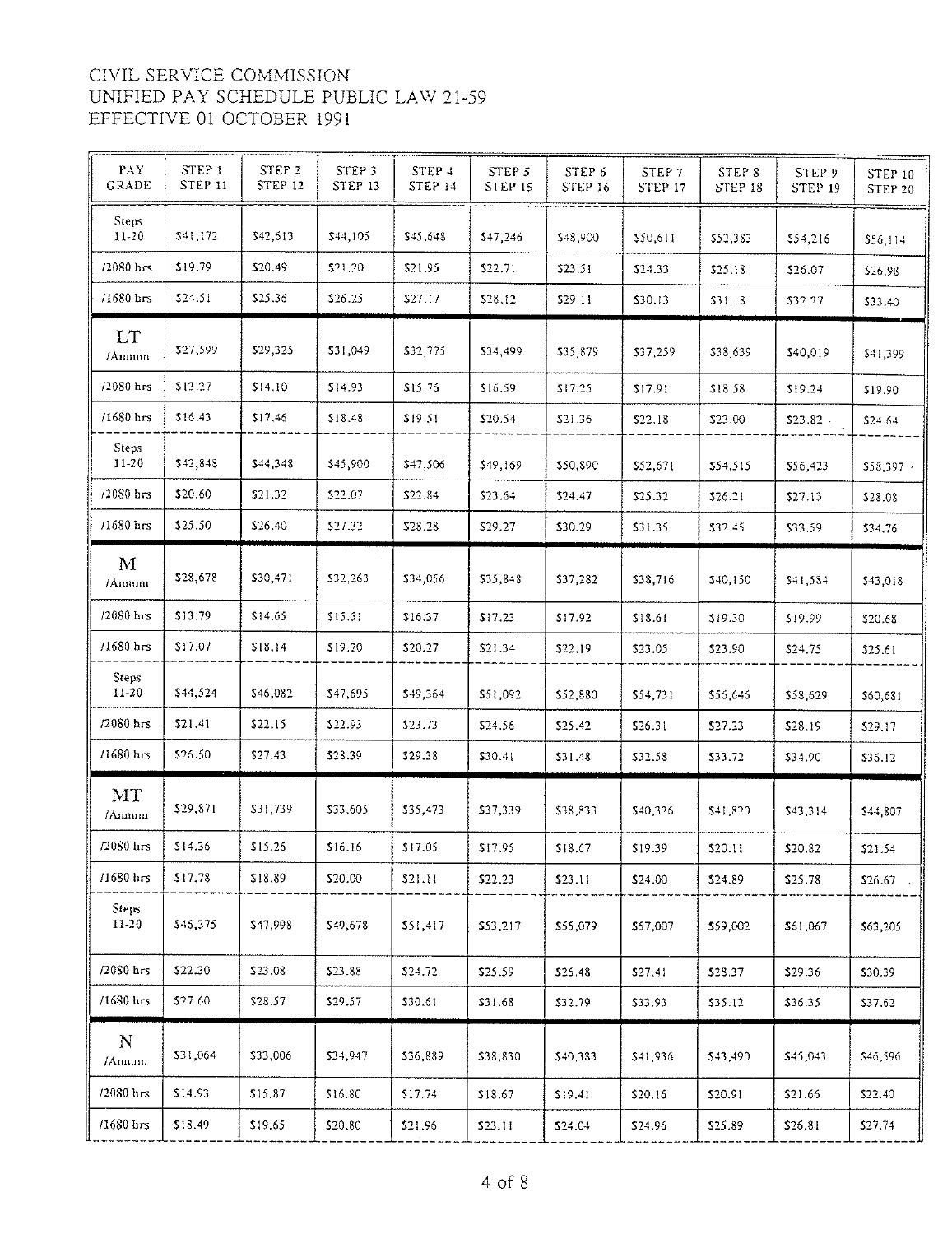| PAY                       |                          |                                     |                              |                          |                                     |                          |                   |                   |                   |                           |
|---------------------------|--------------------------|-------------------------------------|------------------------------|--------------------------|-------------------------------------|--------------------------|-------------------|-------------------|-------------------|---------------------------|
| <b>GRADE</b>              | STEP 1<br><b>STEP 11</b> | STEP <sub>2</sub><br><b>STEP 12</b> | STEP <sub>3</sub><br>STEP 13 | STEP 4<br><b>STEP 14</b> | STEP <sub>5</sub><br><b>STEP 15</b> | STEP 6<br><b>STEP 16</b> | STEP 7<br>STEP 17 | STEP 8<br>STEP 18 | STEP 9<br>STEP 19 | STEP 10<br><b>STEP 20</b> |
| <b>Steps</b><br>$11-20$   | \$48,227                 | \$49,915                            | \$51,662                     | \$53,470                 | \$55,341                            | \$57,278                 | \$59,283          | \$61,358          | \$63,506          | \$65.728                  |
| $/2080$ hrs               | \$23.19                  | \$24.00                             | \$24.84                      | \$25.71                  | \$26.61                             | \$27.54                  | \$28.50           | \$29.50           | \$30.53           | \$31.60                   |
| $/1680$ hrs               | \$28.71                  | \$29.71                             | \$30.75                      | \$31.83                  | 332.94                              | \$34.09                  | \$35.29           | \$36.52           | \$37.80           | \$39.12                   |
| $\mathcal{O}$<br>/Annum   | \$33,811                 | \$35,924                            | \$38,038                     | \$40,151                 | \$42,264                            | \$43,955                 | \$45,645          | \$47,336          | \$49,026          | \$50,717                  |
| /2080 hrs                 | \$16.26                  | \$17.27                             | \$18.29                      | \$19.30                  | \$20.32                             | 521.13                   | \$21.94           | \$22.76           | \$23.57           | \$24.38                   |
| Steps<br>$11 - 20$        | \$52,492                 | \$54,329                            | \$56,231                     | \$58,199                 | \$60,236                            | \$62,344                 | \$64,526          | \$66,785          | \$69,122          | \$71,541                  |
| $/2080$ $\text{hrs}$      | \$25,24                  | \$26.12                             | \$27.03                      | \$27.98                  | \$28.96                             | \$29.97                  | \$31.02           | \$32.11           | \$33.23           | \$34.39                   |
| $\mathbf{P}$<br>/Annum    | \$36,850                 | \$39,153                            | \$41,456                     | \$43,759                 | \$46,062                            | \$47,904                 | \$49,747          | \$51,589          | \$53,432          | \$55,274                  |
| /2080 hrs                 | \$17.72                  | \$18.82                             | \$19.93                      | \$21.04                  | \$22.15                             | \$23.03                  | \$23.92           | \$24.80           | \$25.69           | \$26.57                   |
| <b>Steps</b><br>$11 - 20$ | \$57,209                 | \$59,211                            | \$61,283                     | \$63,428                 | \$65,648                            | \$67,946                 | \$70,324          | \$72,785          | \$75,333          | \$77,969                  |
| /2080 hrs                 | \$27.50                  | \$28.47                             | \$29.46                      | \$30.49                  | \$31.56                             | \$32.67                  | \$33.81           | \$34.99           | \$36.22           | \$37.49                   |
|                           |                          |                                     |                              |                          |                                     |                          |                   |                   |                   |                           |
| Q<br>/Annum               | \$40,352                 | \$42,874                            | \$45,396                     | \$47,918                 | \$50,440                            | \$52,458                 | \$54,475          | \$56,493          | \$58,510          | \$60,528                  |
| $/2080$ hrs               | \$19.40                  | \$20.61                             | \$21.83                      | \$23.04                  | \$24.25                             | \$25.22                  | \$26.19           | \$27.16           | \$28.13           | \$29.10                   |
| <b>Steps</b><br>11-20     | \$62,646                 | \$64,839                            | \$67,108                     | \$69,457                 | \$71,888                            | \$74,404                 | \$77,009          | \$79,704          | \$82,493          | \$85,381                  |
| $12080$ hrs               | \$30.12                  | \$31.17                             | \$32.26                      | \$33.39                  | \$34.56                             | \$35.77                  | \$37.02           | \$38.32           | \$39.66           | \$41.05                   |
| $\mathbb{R}$<br>/Amum     | \$44,242                 | \$47,008                            | \$49,773                     | \$52,538                 | \$55,303                            | \$57,515                 | \$59,727          | \$61,939          | \$64,151          | \$66,364                  |
| $/2080$ hrs               | \$21.27                  | \$22.60                             | \$23.93                      | \$25.26                  | \$26.59                             | \$27.65                  | \$28.71           | \$29.78           | \$30.84           | \$31.91                   |
| Steps<br>$11 - 20$        | \$68,687                 | \$71,091                            | \$73,579                     | \$76,154                 | \$78,820                            | \$81,578                 | \$84,434          | \$87,389          | \$90,447          | \$93,613                  |
| $/2080$ lirs              | \$33.02                  | \$34.18                             | \$35.37                      | \$36.61                  | \$37.89                             | \$39.22                  | \$40.59           | \$42.01           | \$43,48           | \$45.01                   |
| RT<br>/Annum              | \$46,461                 | \$49,366                            | \$52,269                     | \$55,173                 | \$58,077                            | \$60,400                 | \$62,723          | \$65,046          | \$67,369          | \$69,692                  |
| $/2080$ hrs               | \$22.34                  | \$23.73                             | \$25.13                      | \$26.53                  | \$27.92                             | \$29.04                  | \$30.16           | \$31.27           | \$32.39           | \$33.51                   |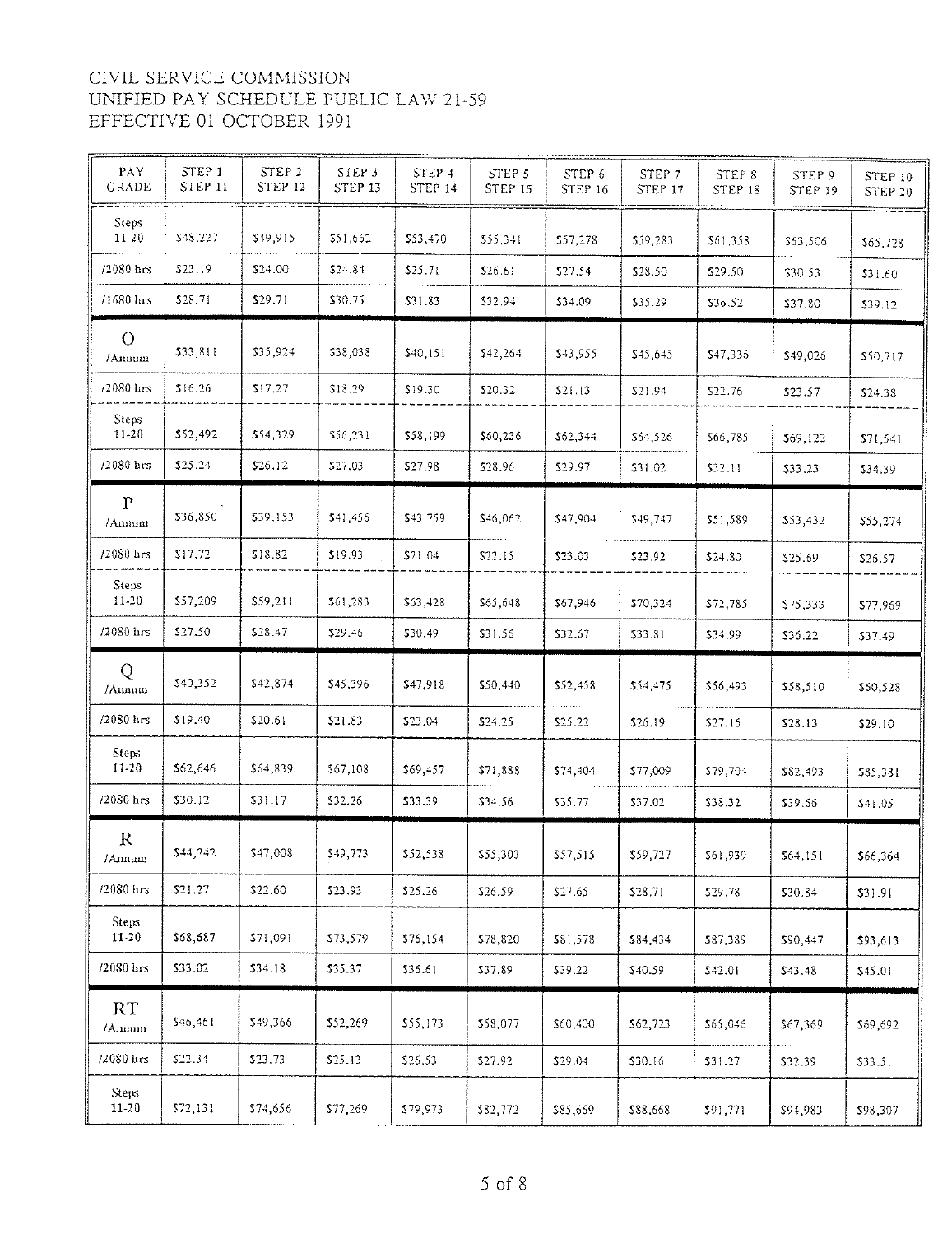| PAY<br><b>GRADE</b>     | STEP 1<br><b>STEP 11</b> | STEP 2<br>STEP 12 | STEP 3<br><b>STEP 13</b> | STEP 4<br><b>STEP 14</b> | STEP 5<br><b>STEP 15</b> | STEP 6<br><b>STEP 16</b> | STEP 7<br><b>STEP 17</b> | STEP <sub>8</sub><br><b>STEP 18</b> | STEP <sub>9</sub><br>STEP 19 | STEP 10<br>STEP 20 |
|-------------------------|--------------------------|-------------------|--------------------------|--------------------------|--------------------------|--------------------------|--------------------------|-------------------------------------|------------------------------|--------------------|
| $/2080$ hrs             | \$34.68                  | \$35.89           | \$37.15                  | \$38.45                  | \$39.79                  | \$41.19                  | \$42.63                  | \$44.12                             | \$45.66                      | \$47.26            |
| S<br>/Annum             | \$48,680                 | \$51,723          | \$54,765                 | \$57,808                 | \$60,850                 | \$63,284                 | \$65,718                 | \$68,152                            | \$70,586                     | \$73,020           |
| $/2080$ $\text{hrs}$    | \$23.40                  | \$24.87           | \$26.33                  | \$27.79                  | \$29.25                  | \$30.43                  | \$31.60                  | \$32.77                             | \$33.94                      | \$35.11            |
| Steps:<br>11-20         | \$75,576                 | \$78,221          | \$80,959                 | \$83,792                 | \$86,725                 | \$89,760                 | \$92,902                 | \$96,153                            | \$99,519                     | \$103,002          |
| /2080 hrs               | \$36.33                  | \$37.61           | \$38.92                  | \$40.28                  | 541.69                   | \$43.15                  | \$44.66                  | \$46.23                             | \$47.85                      | \$49.52            |
| T<br>/Amnum             | \$53,720                 | \$57,078          | \$60,435                 | \$63,793                 | \$67,150                 | \$69,836                 | \$72,522                 | \$75,208                            | \$77,894                     | \$80,580           |
| /2080 hrs               | \$25.83                  | \$27.44           | \$29.06                  | \$30.67                  | \$32.28                  | \$33.58                  | \$34.87                  | \$36.16                             | \$37.45                      | \$38.74            |
| <b>Steps</b><br>11-20   | \$83,400                 | \$86,319          | \$89,340                 | \$92,467                 | \$95,704                 | \$99,053                 | \$102,520                | \$106,108                           | \$109,822                    | \$113,666          |
| /2080 hrs               | \$40.10                  | \$41.50           | \$42.95                  | \$44.46                  | \$46.01                  | \$47.62                  | \$49,29                  | \$51.01                             | \$52.80                      | 5.4.65             |
| $\mathbf U$<br>/Annum   | \$59,277                 | \$62,982          | 566,686                  | \$70,391                 | \$74,096                 | \$77,060                 | \$80,024                 | \$82,988                            | \$85,951                     | \$88,915           |
| $/2080$ hrs             | \$28.50                  | \$30.28           | \$32.06                  | \$33.84                  | \$35.62                  | \$37.05                  | \$38.47                  | \$39.90                             | \$41.32                      | \$42.75            |
| Steps:<br>11-20         | \$92,027                 | \$95,248          | \$98,582                 | \$102,032                | \$105,603                | \$109,299                | \$113,125                | \$117,084                           | 5121,182                     | \$125,423          |
| /2080 hrs               | \$44.24                  | \$45.79           | \$47.40                  | \$49.05                  | \$50.77                  | \$52.55                  | \$54.39                  | \$56.29                             | \$58.26                      | \$60.30            |
| V<br>/Amnum             | \$65,620                 | \$69,721          | \$73,823                 | \$77,924                 | \$82,025                 | \$85,306                 | \$88,587                 | \$91,868                            | \$95,149                     | \$98,430           |
| /2080 hrs               | \$31.55                  | \$33.52           | \$35.49                  | \$37.46                  | \$39.44                  | \$41.01                  | \$42.59                  | \$44.17                             | \$45.74                      | \$47.32            |
| <b>Steps</b><br>$11-20$ | \$101,875                | \$105,441         | \$109,131                | \$112,951                | \$116,904                | \$120,996                | \$125,230                | \$129,614                           | \$134,150                    | \$138,845          |
| $/2080$ lirs            | \$48.98                  | \$50.69           | \$52.47                  | \$54.30                  | \$56.20                  | \$58.17                  | \$60.21                  | \$62.31                             | \$64.50                      | \$66.75            |

Revised: April 30, 1996.CSC

ElOY P. HARA Executive Director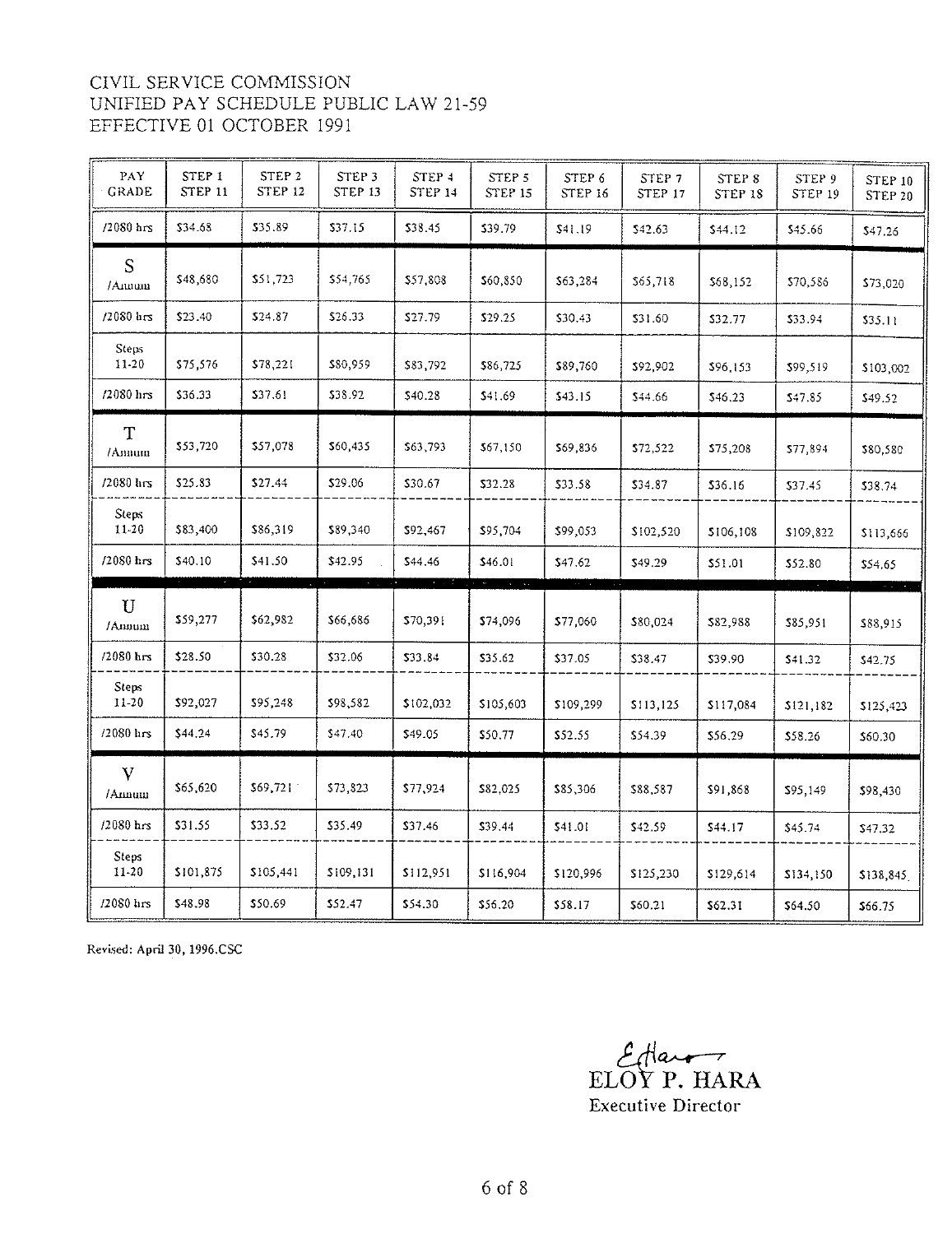## EXECUTIVE PAY SCHEDULE

#### PAY GRADE PER ANNUM PER HOUR

| Lб  | \$50,440.00                 | \$24.25            |
|-----|-----------------------------|--------------------|
| L5  | \$55,303.00                 | \$26.59            |
| T 4 | \$60,850.00                 | \$29.25            |
| LЗ  | \$67,150.00<br>\$75,208.00* | \$32.28<br>\$36.16 |
| Ι2  | \$74,096.00<br>\$82,988.00* | \$35.62<br>\$39.90 |
| I.1 | \$82,025.00                 | \$39.44            |

\*Salary as authorized by the CSC for specific department/agency heads.

#### EXECUTIVE BRANCH ELECTED OFFICIALS

| VICE-MAYOR<br><b>MAYOR</b> | $M2 = $42,264.00$<br>$M1 = $46,062.00$ | \$20.32<br>\$22,15 |
|----------------------------|----------------------------------------|--------------------|
| LT. GOVERNOR               | \$85,000                               | \$40.87            |
| <b>GOVERNOR</b>            | \$90,000                               | \$43,27            |

Revised: April 30, 1996.CSC

 $E$ tan

Executive Director